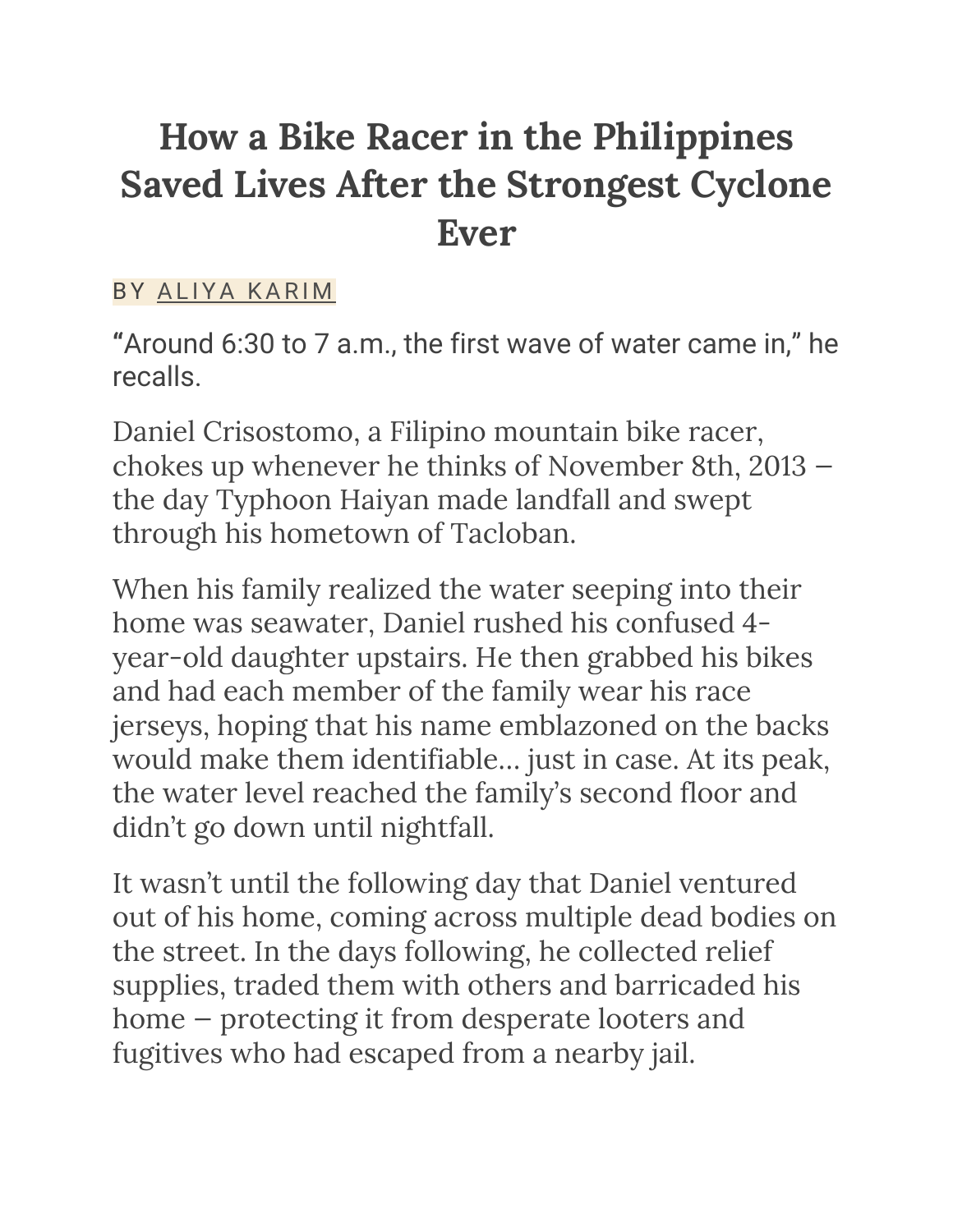An extreme sports enthusiast, Daniel had been a sports shop manager on the precipice of opening the first waterski school in the Philippines. But the typhoon washed away many of those dreams.

# *The Journalists and Aid Workers*

In the days that followed, journalists from across the globe arrived in Tacloban to survey the damage the streets and interview survivors and aid workers. Daniel and his father helped several journalists maneuver the city. In doing so, Daniel met a Save the Children staffer who recognized his vital knowledge of the city and its residents.

At midnight, Daniel's phone rang. He picked up and was asked if he'd like to volunteer with Save the Children the following morning. Daniel immediately said yes.

He traveled about 24 miles to Dulang, a coastal town.

**"It was the first time that I got out of Tacloban City since the whole devastation, and I was in shock and awe," he says. "I could see dead bodies being burned by the street, houses shifted across the street."**

Daniel shadowed several distribution managers — aid workers responsible for providing blankets, tarps, household supplies and food from the World Food Programme (WFP) — before officially joining as a field coordinator.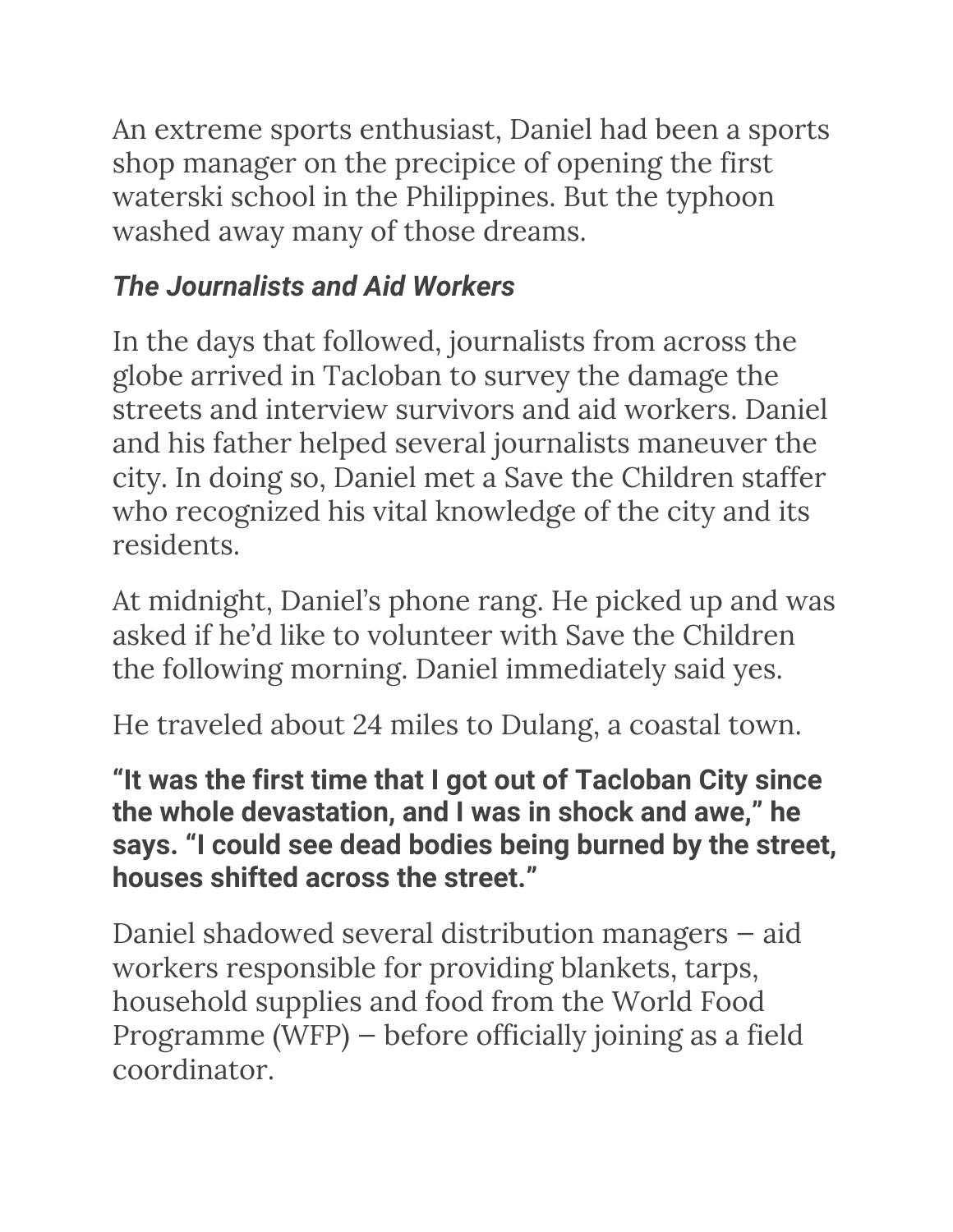### **"My role was to talk to the village chiefs and gather the population of their village so we could determine the ratio of rice to be given per household," he explained**

Often, an area had to be surveyed for several days before a smooth distribution method could be strategized and implemented. This involved figuring out the time of day for distribution, which trucks to use, how many staff to deploy and other logistical details.

Daniel and WFP's distribution partners found "a very efficient and effective way of distributing the rice," working with families one-on-one to divide rations donated by the governments of Australia, Japan and the United States — in the most transparent and fair manner.

**"I would wake up at 5:30 am and end the day at midnight. It was very tiring but very rewarding," he recalls. "It was the best feeling ever, seeing people smile."**

## *Bayanihan and the Aftermath*

When I reached Daniel over the phone, I asked him about a phrase from the Tagalog language — bayanihan — about communities working together. He chuckled and spoke with tears in his voice.

#### **"That word originated decades ago when people would transfer their house from one place to another town. And**